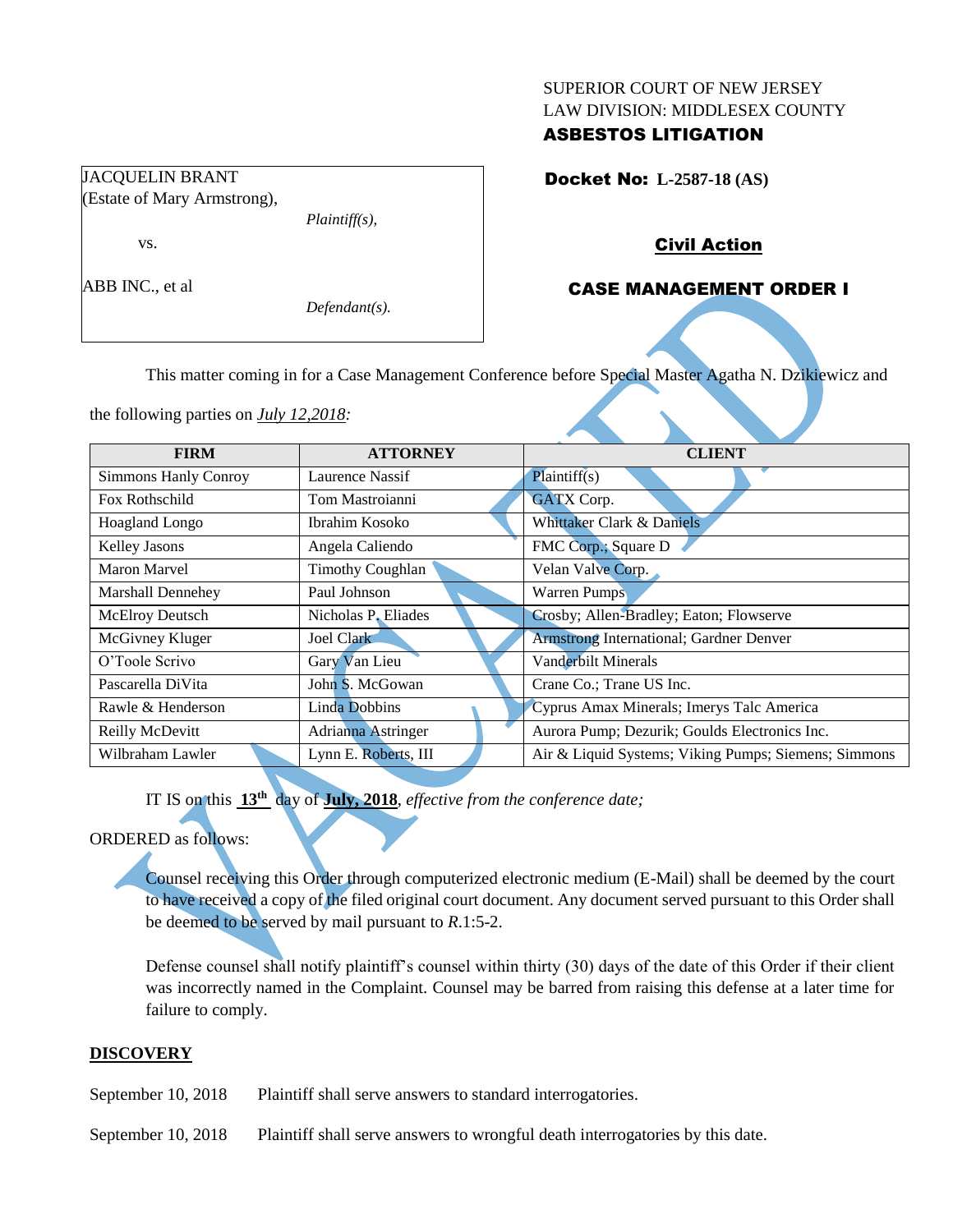| September 28, 2018 | Defendants shall serve answers to standard interrogatories by this date.                                                                                                                                    |
|--------------------|-------------------------------------------------------------------------------------------------------------------------------------------------------------------------------------------------------------|
| October 12, 2018   | Plaintiff shall propound supplemental interrogatories and document requests by this date.                                                                                                                   |
| November 21, 2018  | Defendants shall serve answers to supplemental interrogatories and document requests by this<br>date.                                                                                                       |
| October 12, 2018   | Defendants shall propound supplemental interrogatories and document requests by this date.                                                                                                                  |
| November 21, 2018  | Plaintiff shall serve answers to supplemental interrogatories and document requests by this<br>date.                                                                                                        |
| March 29, 2019     | Fact discovery, including depositions, shall be completed by this date. Plaintiff's counsel shall<br>contact the Special Master within one week of this deadline if all fact discovery is not<br>completed. |
| March 29, 2019     | Depositions of corporate representatives shall be completed by this date.                                                                                                                                   |

### **EARLY SETTLEMENT**

June 28, 2019 Settlement demands shall be served on all counsel and the Special Master by this date.

### **SUMMARY JUDGMENT MOTION PRACTICE**

| June 28, 2019   | Plaintiff's counsel shall advise, in writing, of intent not to oppose motions by this date. |
|-----------------|---------------------------------------------------------------------------------------------|
| July 19, 2019   | Summary judgment motions shall be filed no later than this date.                            |
| August 16, 2019 | Last return date for summary judgment motions.                                              |

#### **MEDICAL DEFENSE**

- September 10, 2018 Plaintiff shall serve executed medical authorizations (along with answers to interrogatories) by this date.
- September 10, 2018 Plaintiff shall serve a diagnostic medical report and any medical records in plaintiff's possession by this date.

June 28, 2019 Plaintiff shall serve medical expert reports by this date.

June 28, 2019 Upon request by defense counsel, plaintiff is to arrange for the transfer of pathology specimens and x-rays, if any, by this date.

September 30, 2019 Defendants shall identify its medical experts and serve medical reports, if any, by this date. In addition, defendants shall notify plaintiff's counsel (as well as all counsel of record) of a joinder in an expert medical defense by this date.

#### **LIABILITY EXPERT REPORTS**

## June 28, 2019 Plaintiff shall identify its liability experts and serve liability expert reports or a certified expert statement by this date or waive any opportunity to rely on liability expert testimony.

 $\_$  , and the set of the set of the set of the set of the set of the set of the set of the set of the set of the set of the set of the set of the set of the set of the set of the set of the set of the set of the set of th